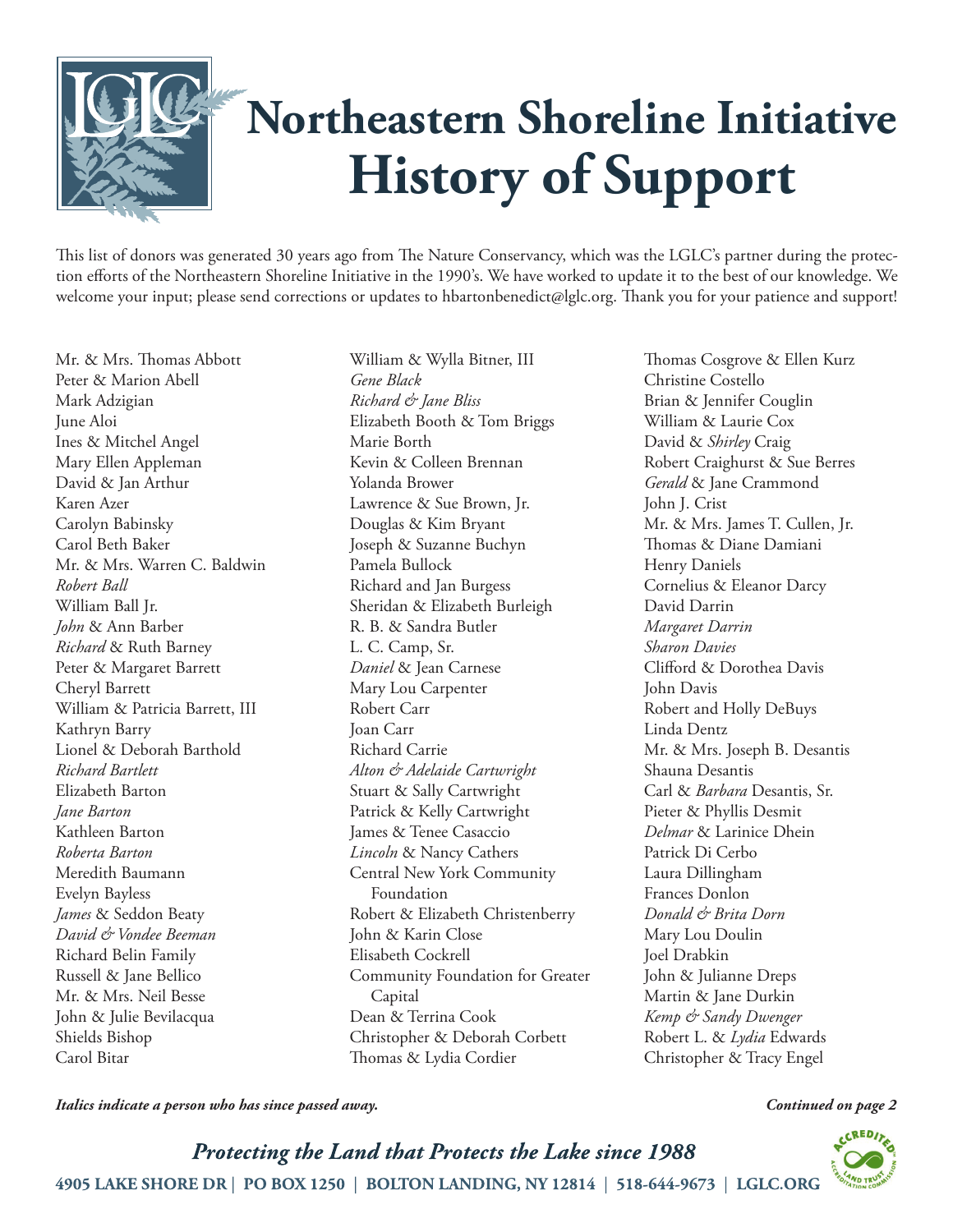

### *Continued*

John Engel *Kenneth* & Enid Engler Equitable Foundation Robin Faraone Mary Beth & J.P. Fasano Donna Firer Charles & Barbara Fischer *John C. & Laura Fitts* Laurence Fogelson Robert & *Patricia* Foulke Charles & *Jacqueline* Freihofer Edwin & Denise Freihofer Audrey Frier James Fuchs & Kathren O'Keeffe John & Claire Fulco Mr. & Mrs. Andew R. Furman Mr. & Mrs. Frank Gallant William Gambert Doris Garner Richard & Margaret Garrett Walter & Toni Gates Marjorie Geiger *Henry* & Ann Geils *John H.* & Virginia Geils John L. Geils General Electric Foundation Matching Gift Joanne & *Robert* Gianniny Kent & Elizabeth Gilges Lois Giniecki Crispin Ginn & Sheri DeLarm Sonja Krause Goodwin *Frank Gordon* Wally Graham Peter & Dorothy Gray Alexander & Elizabeth Guest Jerry & Roseann Guido Bob Gwirtzman

William & Ruth Haase Harold & Sandra Haber Andrew & Judith Hadjandreas Robert & Kathleen Hale, Jr. Mr. & Mrs. M. D. Hanks Jon & Janet Hanna Susan Hanson *Stuart Harmon* Daniel Harris & Jane Buttars Arthur & *Elizabeth* Hatfield *Frank & Lisa Haux Jane* & John Hawn Daniel & Jei Marie Hemerlein Monica & Gordon Hemmett Jean Henderson *Dorothy Henry H. C. Hillard* Thomas Hirchburg Richard & Susan Hitchcock *James & Barbara Hitzrot* David Hollander *Samuel* & Patricia Hoopes James Howard Harlan & Leslie Hudson John Hudson Roy & Jeannett Hunt Mr. & Mrs. Harry Hutchinson J.G. Group Robert & Anne Jeffrey, II Edna Snow Jensen Jocelyn Jerry *Mark* & Mary Johnson JPMorgan Chase Charitable Matching Gift JPMorgan Chase Foundation (MG) David & Tamara Kaiser Ferdinand & June Kaiser Stephen Kalajian

John & Carol Kanis Beverly Kaveney Mrs. & Mr. Mildred Kayne Tom & Elaie Keating Peter & Jane Keegan Alexander & Gail Keeler *Dorothy Kennedy* Pell Bird Kennedy Edward & Grace Kenney *Ralph & Julia Ketcham* Nancy Kimball *Janet C. Kireker* Charles & Marie Kireker, III Robert & Penny Klebe Walter & Susan Klimetz William Kline Marlene Koshgarian *Rose Anna Kottler* Jon Lambert Krahulik Herbert Kurz Lake George Land Conservancy Harvey Lambeth Arlene & Douglas Langdon Judith Larter *Albert & Barbara Lawrence* Elizabeth (Lawrence) Fredman Jean & Keary Lay Stuart & Martha Lazarus Forest Ledge Donald & Audrey Lehn Robert Lenz Carl Liss Paul & Jane lngrey Andrew Long Fred & Marie Luberto Phyllis & Jane Macalpine *Robert* & Nancy MacFarland *Roger* & Joan Mahieu

*Italics indicate a person who has since passed away.*

Protecting the Land that Protects the Lake since 1988 4905 LAKE SHORE DR | PO BOX 1250 | BOLTON LANDING, NY 12814 | 518-644-9673 | LGLC.ORG

### *Continued on page 3*

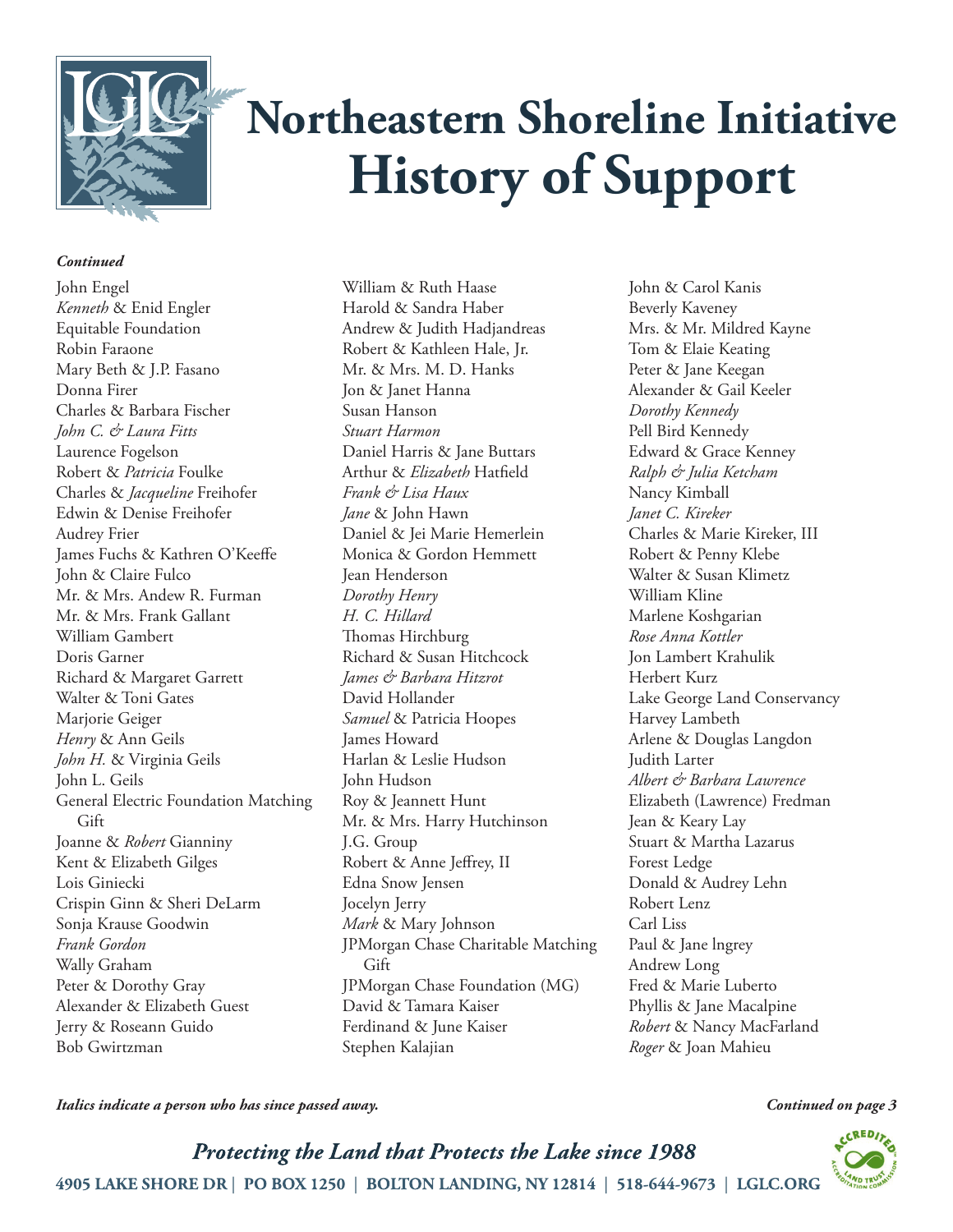

### *Continued*

Donald Manasse *Robert & Sally Marshall* Mr. & Mrs. John P. Martin Lawrence & Louise Marwill *Everesto* & Albina Masiero Richard & Polly Mathews Caroline Mazzotte Porter Mc Keever Eugenia Mccaw *David* & Terry McConaughy Kathleen McDermott Laura McGrew Stuart McKinney Mr. & Mrs. Brian McLaughlin Brian McMahon *Laura Meade* Michael Meldon James & Sheilagh Menzies Robert & Carmen Meroles Stephen Minnich James Mitchell Joseph & Susan Mooney Milo & Judy Moore Mr. & Mrs. Dan A. Nagel *James & Lois Nassau* Robert & Francine Nemer Sandra Nierzwicki-Bauer Andrea & Jeff Noel Harvey & Betty Noordsy J. M. & Martha Noordsy Allison North Marilyn Nowak Nelson & Adeli Ockerbloom Donald & Sandra Oliver Margaret Olsen *William & Jane Olsen* Nancy Olsen Russell Mr. & Mrs. R. B. Parker

Richard Parker C. C. & Anne Parlin Kenneth & Lauren Parlin *George Parlin* Jean Patterson Mario & Karen Peano Donald & Jane Peltier Michael Penfield *Paul & Barbara Penfield, Jr.* Robert & Holly Phelps Perry & Sally Pickert Donald & Francesca Piper Mr. & Mrs. William R. Plagge Daniel Plumley Robert & Sandra Powell Frank & Rosemary Pusateri Mr. & Mrs. Hobart B. Putney Custer & Doris Quick, Jr. Melanie Quigan Reader's Digest Foundation Matching Gift *Anthony & Wilburta Reale* Daniel & Abigail Reingold Michael T. & Rhonda Reynolds Ruth Rhodes R. J. Miss Richard George A. & Doris Roberts M. M. & Albert Robinson *Nancy Rooney* Susan L. & Sue Rosenberg Mr. & Mrs. R. F. Rosenberger Richard & Helen Rosselli Gordon Roth & Bei Chen Stephen & Pamela Rottier *Henry & Betty Rowan* Mr. & Ms. Jacob D. Runyan *John Ryder Donald* & Anne Sanborn

*Eleanor Sapakoff* Jacqueline Saulsbury Margaret & *Harvey* Schadler Cortlandt & Joan Schult Karl E. & Donna Seitz Robert Sharlet Robert & Barbara Shaw Edward & Judy Sherry Peter Sime Mr. & Mrs. Williams P. Simmonds John Simrell Katherine Sinclair George & *Gloria* Singer *Albert Singer* Margaret Singer Ann Skinner *Barbara C. Smith Edward Smith Elaine S. Smith* Elisabeth Smith Harris Smith Manning & Virginia Smith Mr. & Mrs. Richard Smith Joyce Snedeker Mr. & Mrs. Eugene M. Sneeringer R. S. & Allison, Mary Ann Snider, Jr. *Peter* & Marie (Heidi) Spencer Daniel Spitzer Judson Sproat *Frank & Sarah Sprole* Natalie Starr State of New York Philip Steers Roberta Steiner Sofia Sterling John & Karen Stine & Family *Ruth & Harry Strickling* David & Thomas, Rosalin Strogatz

*Italics indicate a person who has since passed away.*

*Continued on page 4*

 $CRED$